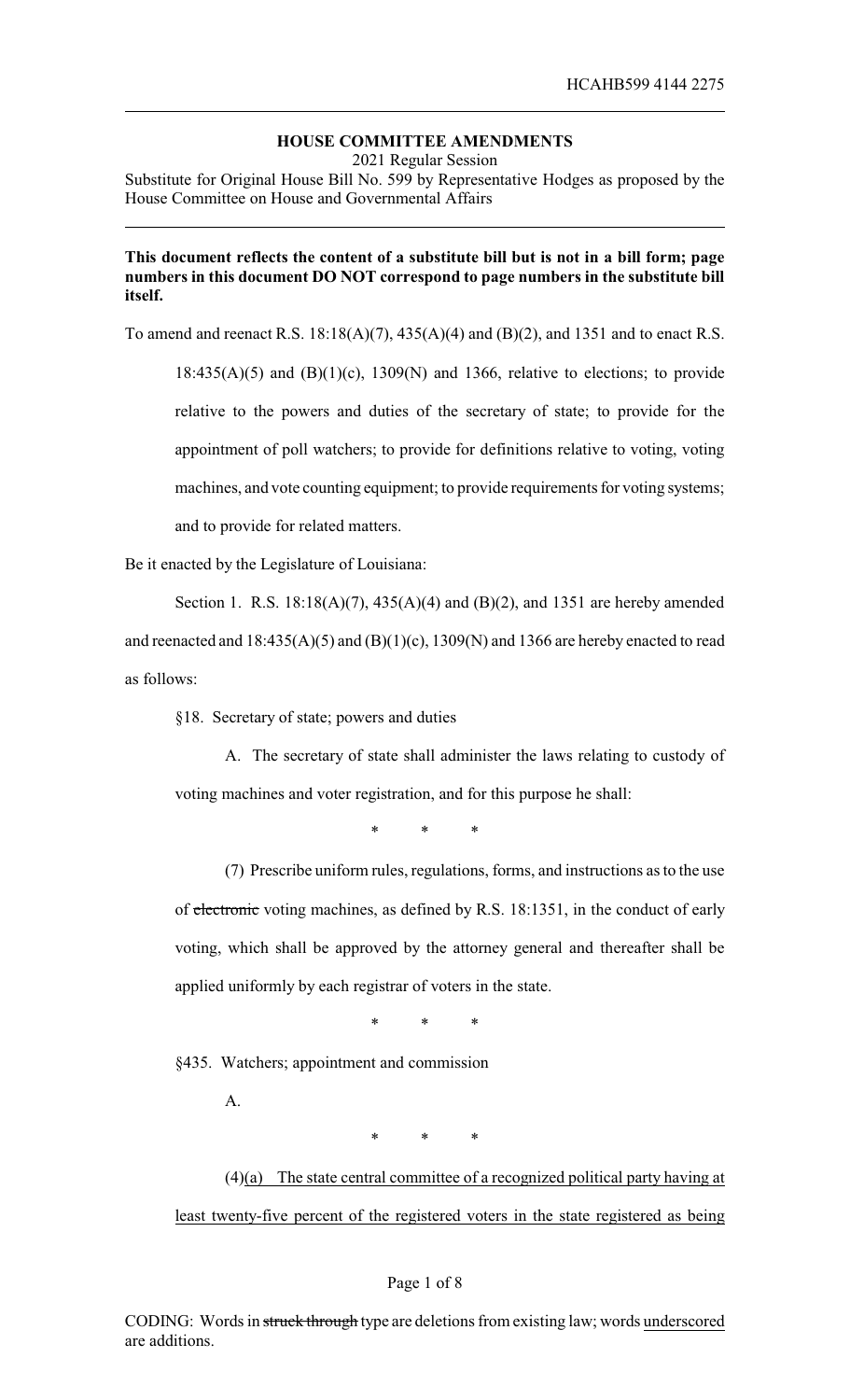affiliated with such political party is entitled to have political party super watchers in each parish in which a candidate affiliated with such political party is on the ballot. The designation of political party super watchers shall be made in accordance with this Section and as provided in Subparagraph (b) of this Paragraph.

(b)(i) In a parish with fewer than fifty thousand registered voters, the state central committee of such a recognized political party may designate one political party super watcher.

(ii) In a parish with fifty thousand or more but fewer than one hundred thousand registered voters, the state central committee of such a recognized political party may designate two political party super watchers.

(iii) In a parish with one hundred thousand or more but fewer than one hundred-fifty thousand registered voters, the state central committee of such a recognized political party may designate three political party super watchers.

(iv) In a parish with one hundred-fifty thousand or more but fewer than two hundred thousand registered voters, the state central committee of such a recognized political party may designate four political party super watchers.

(v) In a parish with two hundred thousand or more registered voters, the state central committee of such a recognized political party may designate five political party super watchers.

(c) Each political party super watcher shall have the qualifications, powers, and duties of watchers provided for by R.S. 18:427 and shall be admitted as a watcher in every precinct in the designated parish where a candidate affiliated with his political party is on the ballot, except that not more than one political party super watcher may serve at a single precinct at the same time.

(d) The chairman of the state central committee of the political party shall sign and be responsible for filing the list of political party super watchers.

(5) The commissioners shall regulate the number of watchers inside the polling place as provided in R.S. 18:427.

B.(1)

\* \* \*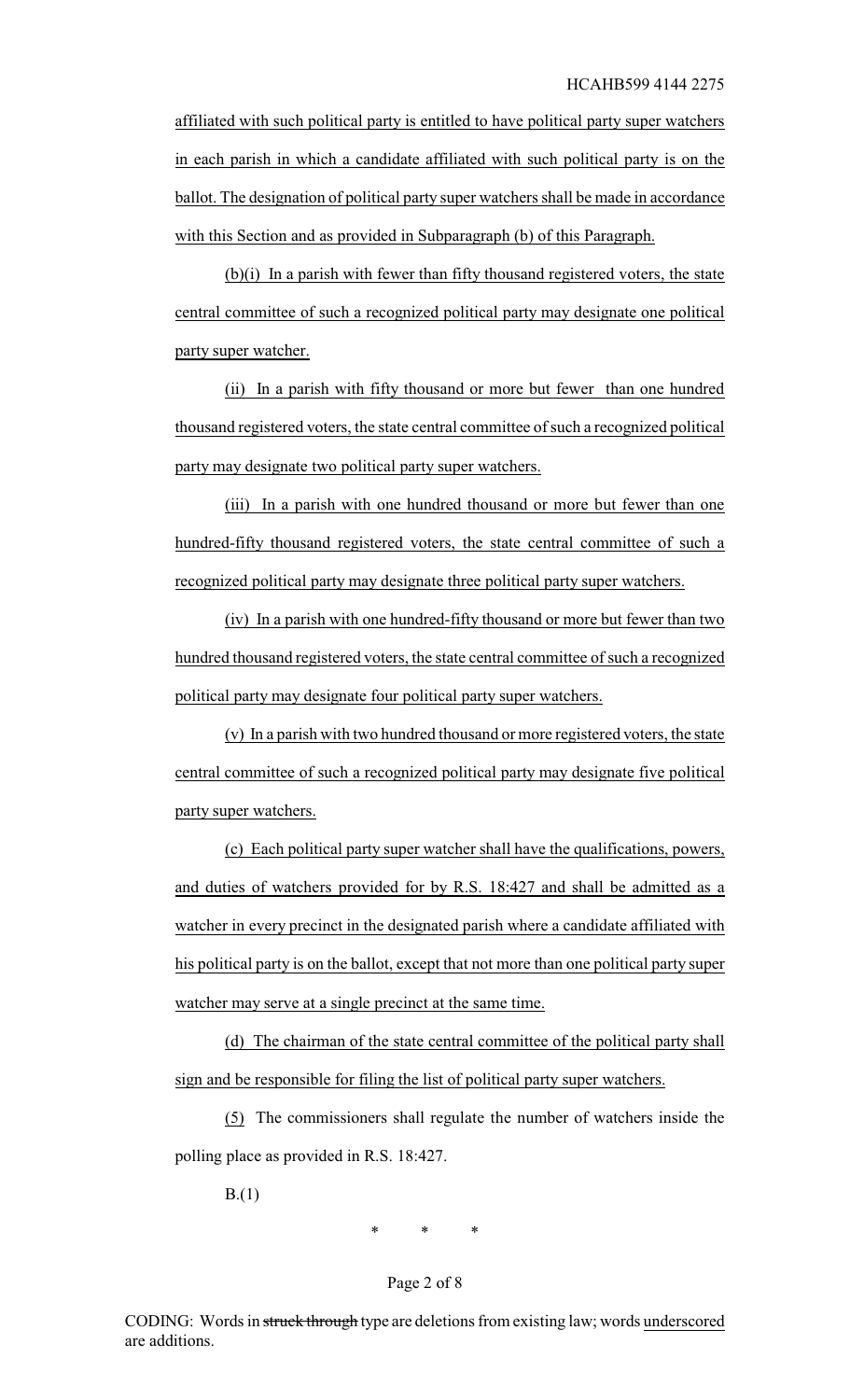(c) A list of political party super watchers submitted by a party for the primary election may be used for the general election only if the chairman of the state central committee of the party notifies the clerk of court in writing by 4:30 p.m. on the tenth business day before the general election that he wants to use the same list of political party super watchers.

(2) Except for a candidate, state central committee of a recognized political party filing a list of political party super watchers, or recognized political party filing for a slate of candidates for presidential elector, any person filing a list of watchers must attach a certified statement that the report required by R.S. 18:1486 has been filed with the supervisory committee in compliance with the Campaign Finance Disclosure Act.

\* \* \*

§1309. Early voting; verification

\* \* \*

N.(1) The state central committee of a recognized political party having at least twenty-five percent of the registered voters in the state registered as being affiliated with such political party is entitled to have an early voting watcher at each early voting location, as space permits, at which a candidate affiliated with the political party is on the ballot.

(2) A qualified voter of the state who is not entitled to assistance in voting and is not a candidate in the election may serve as an early voting watcher.

(3) A watcher shall be admitted within the designated early voting location during the conduct of early voting where a candidate affiliated with such political party is on the ballot and shall call any infraction of the law to the attention of the registrar of voters or deputy registrar. An early voting watcher may keep notes on the conduct of early voting, but he shall not take part in performing the procedures of Subsections D, E, and F of this Section. An early voting watcher shall not electioneer, engage in political discussions, or unnecessarily delay a voter at the polling place. An early voting watcher is subject to the authority of the registrar of voters or deputy registrar and shall not interfere with the registrar or deputy registrar

#### Page 3 of 8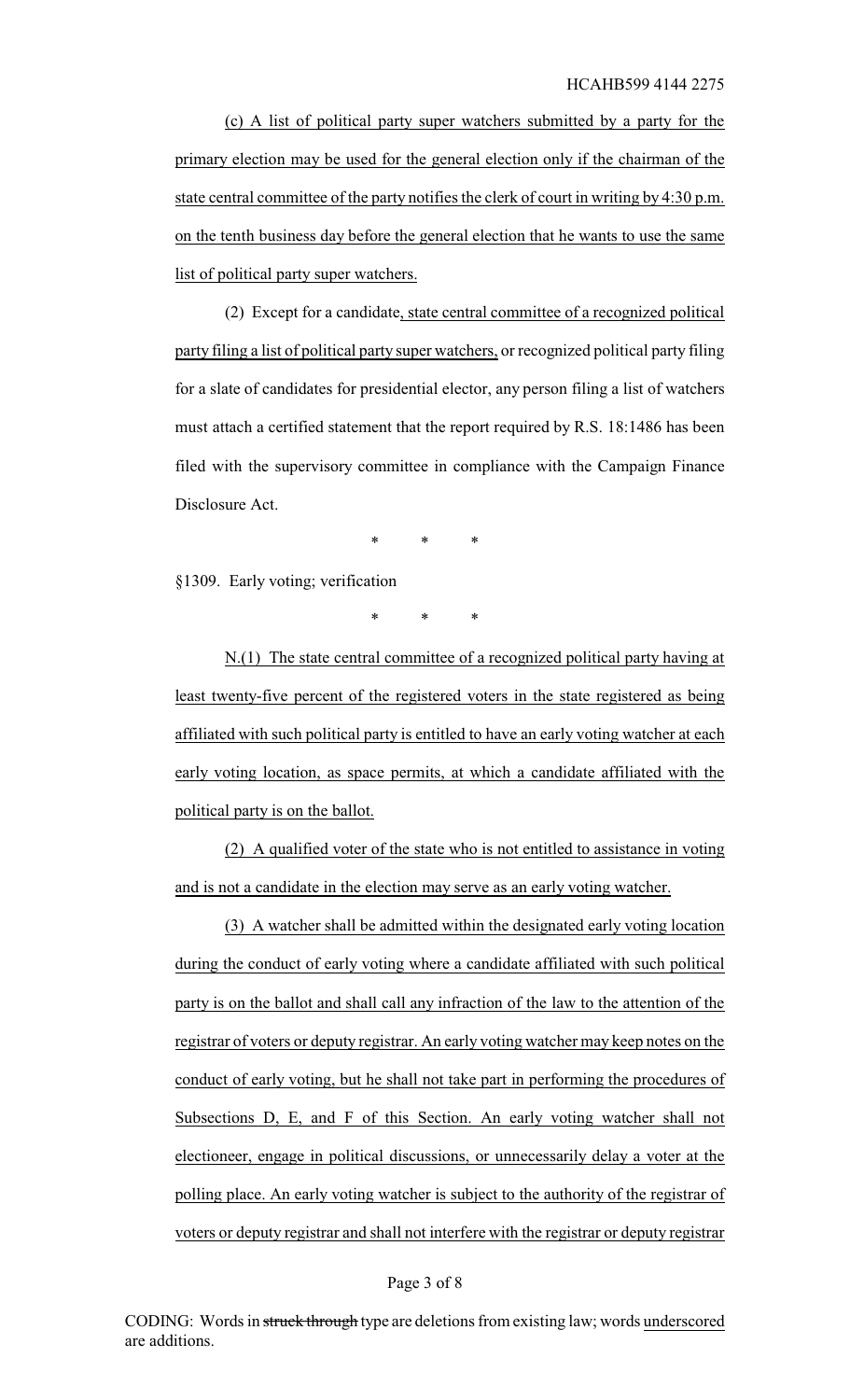in the performance of their duties. A state central committee of a political party shall be entitled to have both a watcher and alternate watcher serve at the same early voting location, except that the early voting watcher and alternate watcher may not serve at a single voting location at the same time.

(4) The registrar of voters or deputy registrar shall regulate the number of watchers inside the early voting location as provided in R.S. 18:427.

(5) A list of early voting watchers shall be filed with the registrar of voters by hand delivery, facsimile, mail, or commercial courier before 4:30 p.m. on the fourteenth business day before the first day of early voting for the primary or general election; however, if the fourteenth business day before the first day of early voting for the primary or general election falls on a Saturday, Sunday, or other legal holiday, the list shall be filed on the next day which is not a Saturday, Sunday, or other legal holiday. For purposes of this Paragraph, "commercial courier" shall have the same meaning as provided in R.S. 13:3204(D).

(6) The chairman of the state central committee of the political party shall sign and be responsible for filing the list of early voting watchers. If candidates affiliated with the political party are on the ballot in more than one parish, a list of watchers shall be filed with the registrar of voters in each parish where the political party will have early voting watchers.

(7) A list of early voting watchers submitted for the primary election may be used for the general election only if the chairman of the state central committee of the political party notifies the registrar of voters in writing by 4:30 p.m. on the tenth business day before the start of early voting for the general election that he wants to use the same list of early voting watchers.

(8) A list of early voting watchers shall contain only one early voting watcher and one alternate watcher for each early voting location where the state central committee of the political party is entitled to have an early voting watcher. The list shall be typed or legibly written, and it shall contain the name and mailing address of each early voting watcher and alternate watcher and a designation of the early voting location where each is to serve.

#### Page 4 of 8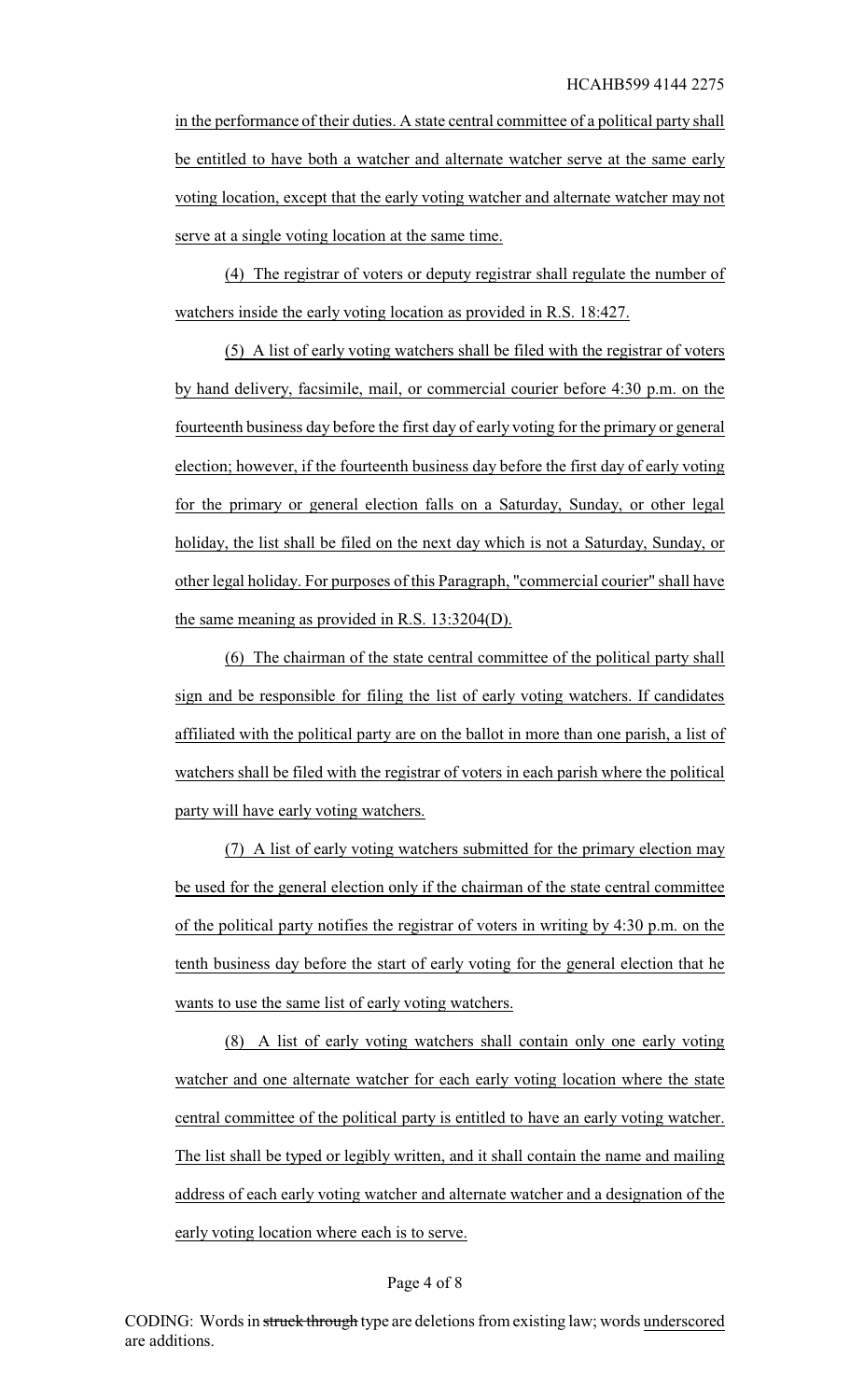\* \* \*

## §1351. Definitions

As used in this Chapter, unless otherwise specified, the following terms shall have the meanings herein ascribed to each:

(1) "Absentee by mail and early voting counting equipment" means a device capable of counting and producing results of votes cast on paper absentee by mail and early voting ballots.

 $(4)(2)$  "Election" means and includes all elections held in Louisiana, whether primary, general, or special.

(5) "Electronic voting machine" means a voting machine that displays a full-face ballot, whereby votes are cast by pushing a vote indicator button on the face of the machine or a voting machine that displays a paging ballot, whereby votes are cast by selecting a vote indicator by touching the screen or using available tools on the voting system.

 $(7)(3)$  "Official ballot" means the list of candidates, offices, amendments, questions, or propositions prominently displayed on the front of on the voting machine or paper ballot as certified by the secretary of state.

 $\left(\frac{8}{4}\right)$  "Parish custodian" refers to the parish custodian of voting machines and means the persons designated as such by R.S. 18:1354.

 $(9)(5)$  "Protective counter" means a counter, tabulator, or protective device that will register each time the machine is operated voted during the life of the machine.

 $(10)(6)$  "Public counter" means a counter, tabulator, or other protective device on the outside or on the face of the machine, which shall at all times that incrementally records and indicate the number of times indicates each time votes have been cast on a machine at during an election.

 $(11)(7)$  "Question" means an amendment, proposition, or like matter to be voted on in an election.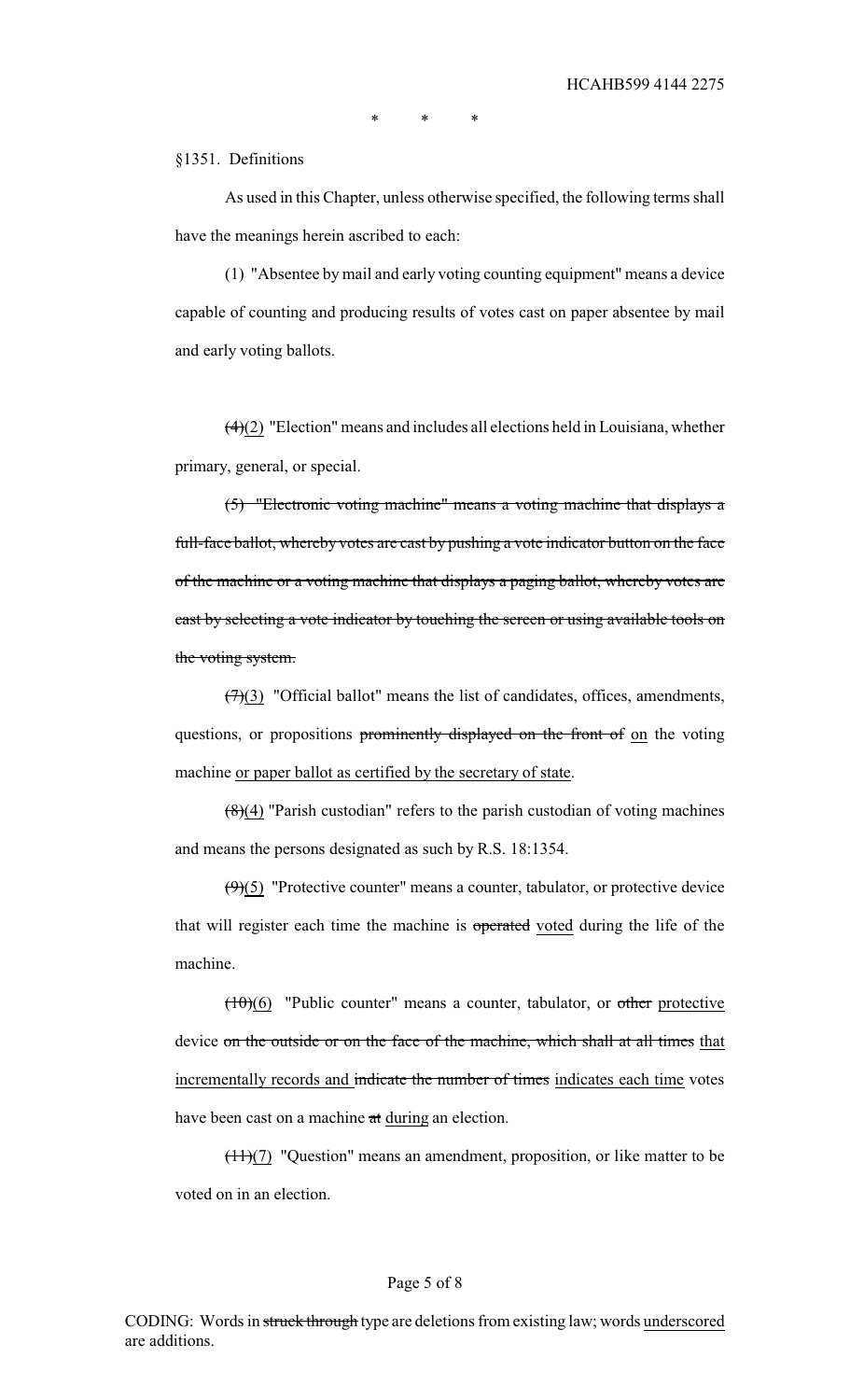(8) "Vote-capture device" means a component of a voting system including hardware, software, and firmware, that captures and counts voter selections from paper or electronic ballots that meet the security requirements of R.S. 18:1366.

 $(12)(9)$  "Vote indicator" means the device on a voting machine with which votes upon a candidate or question are indicated.

(10) "Voter verified paper record"means a paper document that the voter can review and verify before officially casting his ballot.

 $(13)(11)$  "Voting machine" means the enclosure occupied by the voter when voting, as formed by the machine vote-capture device, its screen and privacy shield, which shall include electronic voting machines. The voting machine may also include voter-facing optical scanners or any other vote-capture device or technology used to secure the vote.

 $(14)(12)$  "Voting system" means the total combination of equipment, materials, and documentation, including voting machines, voter verified paper records and paper ballots, hardware, software, and firmware, for which the secretary of state controls the source code for every election, used to:

(a) define ballotsDefine elections and ballot styles.

(b) Configure voting equipment

(c) Identify and validate voting equipment configurations.

(d) Perform logic and accuracy tests

(e) Activate ballots for voters.

(f) Scan paper ballots.

(g) castCast and count votes

(h) Generate reports.

(i) Export election data including election results.

(j) Archive election data.

(k) Produce records in support of audits.report or display election results, and maintain and produce any auditable data and the software, firmware, hardware, and documentation required to program, control, and support such equipment. "Voting system" also includes the vendor's practices and documentation used to identify

### Page 6 of 8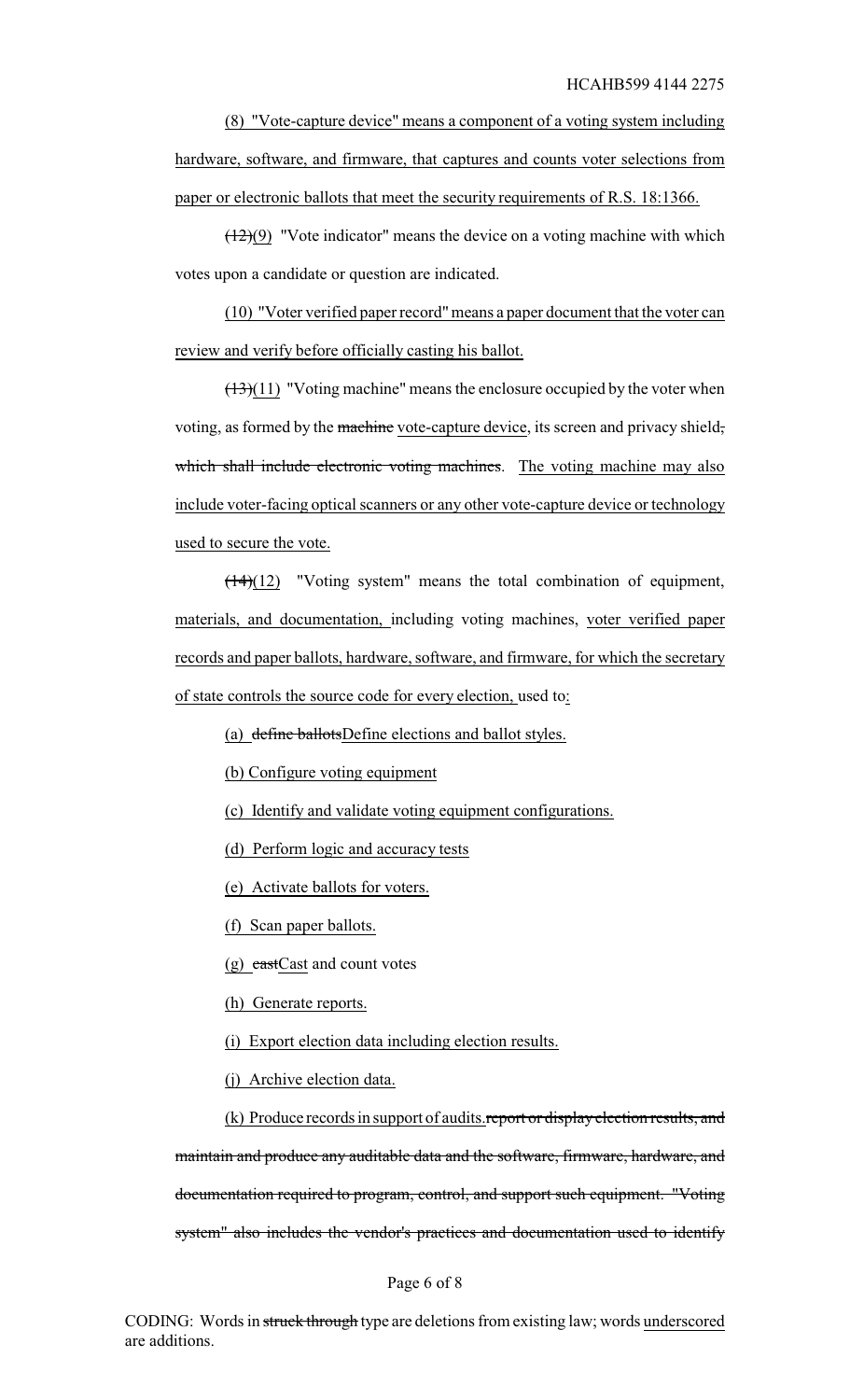system components and versions of such components, test the system during its development and maintenance, maintain records of system errors and defects, determine specific system changes made after initial certification, and make available any materials to the voter.

\* \* \*

§1366. Requirements for voting systems

Any new voting system procured by the secretary of state according to the provisions of R.S. 18:1362 after January 1, 2022 shall comply with all of the following:

(1) Voting machines shall not be capable of establishing a wireless connection or connecting to the internet.

(2) Access to physical ports on any voting machine shall be restricted and sealed during an election, with the exception of port used to activate the voting machine for each voter's voting session.

(3) Software or firmware updates shall be loaded onto voting machines using a non-network connection.

(4) Tabulation of fractional votes shall be prohibited.

(5) The voting system shall produce an auditable voter-verifiable paper record of the voter's ballot selections, presented in a human-readable format.

(6) The voting system shall deploy procedures for the secretary of state to verifythat the software and firmware, including any updates, installed on each voting machine was not altered after it was installed on the voting machine.

(7) The voting system shall maintain an internal record of the number of ballots tabulated, including any ballots that are rescanned.

(8) The voting system servers shall be located within the state. No voting system server shall be located in another state or country.

(9) Paper ballots shall have counterfeit protection.

(10) The voting system vendor shall provide documentation to the secretary of state regarding financial disclosures, equity holdings, and ownership structure.

Section 2. This Act shall become effective on January 1, 2022.

### Page 7 of 8

CODING: Words in struck through type are deletions from existing law; words underscored are additions.